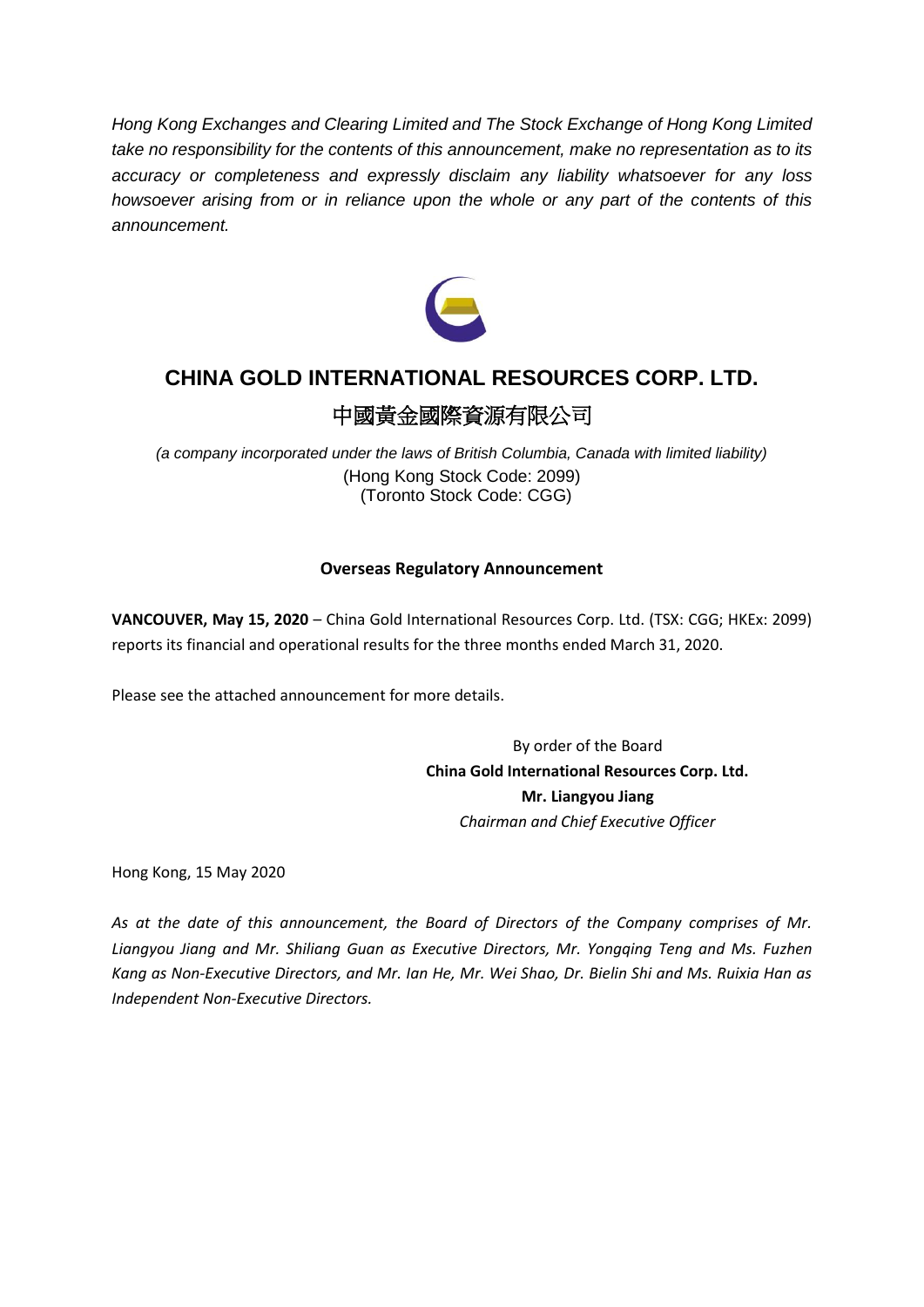

#### **China Gold International Reports 2020 First Quarter Results.**

VANCOUVER, May 15, 2020 - China Gold International Resources Corp. Ltd. (TSX: CGG; HKEx: 2099) (the "**Company**" or "**China Gold International Resources**") is pleased to report financial and operational results for the three months ended March 31, 2020 ("**Q1**", "**first quarter**" or "**first quarter of 2020**").

#### *2020 First Quarter Highlights*

- Revenue increased to US\$148.6 million compared to US\$145.6 million for the same period in 2019.
- Mine operating earnings increased by 19% to US\$18.2 million from US\$15.3 million for the same period in 2019.
- Cash flow from operation increased by 129% to US\$16.0 million from US\$7.0 million for the same period in 2019.
- Total gold production increased by 18% to 51,829 ounces from 44,023 ounces for the same period in 2019.
- Total copper production increased by 9% to 35.7 million pounds (approximately 16,185 tonnes) from 32.7 million pounds (approximately 14,833 tonnes) for the same period in 2019.
- During the three months ended March 31, 2020, the Jiama Mine produced 16,185 tonnes (approximately 35.7 million pounds) of copper, an increase of 9% compared with the three months ended March 31, 2019 (14,833 tonnes, or 32.7 million pounds). The increase in production is due to higher volumes of ore mined.
- During the three months ended March 31, 2020, both total production cost of copper per pound after by-products and cash production cost of copper per pound after by-product decreased as compared to the same period in 2019 due to higher recovery rates of copper.
- Gold production at the CSH Mine increased by 23% to 35,297 ounces for the three months ended March 31, 2020 compared to 28,626 ounces for the three months ended March 31, 2019. The total production cost of gold for the three months ended March 31, 2020 decreased to US\$1,361 per ounce compared to US\$1,373 for the three months ended March 31, 2019. The cash production cost of gold for the three months ended March 31, 2020 increased to US\$995 per ounce from US\$909 for the same period in 2019, mainly due to lower mined tonnes.

#### *2020 Outlook*

- Projected gold production of 212,000 ounces in 2020.
- Projected copper production of 145 million pounds in 2020.
- The Company continues to focus its efforts on optimizing the operation at both mines, debottlenecking the newly commissioned Jiama Mine and extending the mine life of CSH Mine.
- The Company has not experienced any significant impact on its operations from the COVID-19 pandemic but continues to closely monitor the health of its employees and supply chains to be able to respond to any potential disruptions, should any arise.

\_\_\_\_\_\_\_\_\_\_\_\_\_\_\_\_\_\_\_\_\_\_\_\_\_\_\_\_\_\_\_\_\_\_\_\_\_\_\_\_\_\_\_\_\_\_\_\_\_\_\_\_\_\_\_\_\_\_\_\_\_\_\_\_\_\_